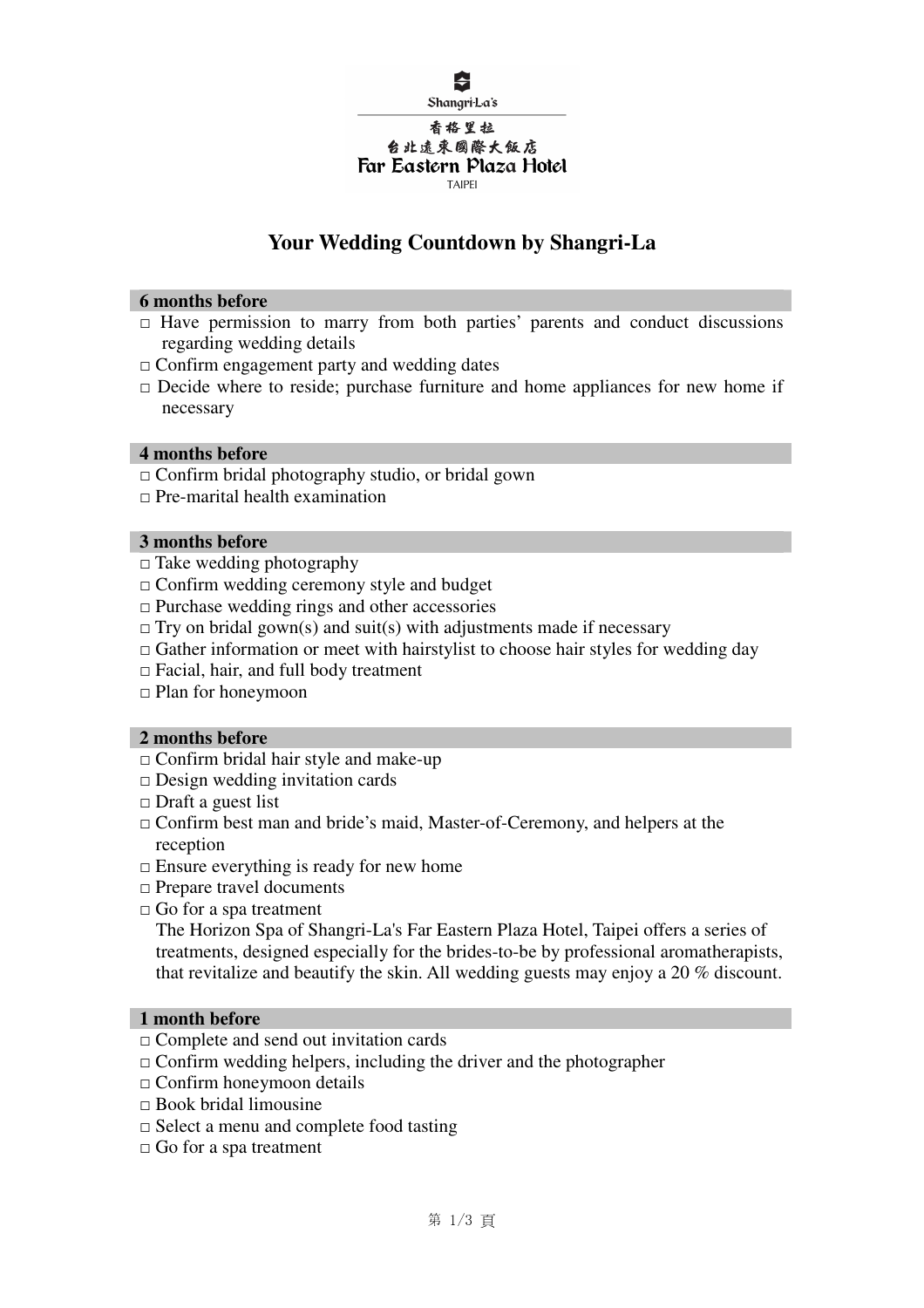

#### Shangri-La's

#### 香格里拉 台北遠東國際大飯店 Far Eastern Plaza Hotel **TAIPEL**

# **Your Wedding Countdown by Shangri-La**

## **2 weeks before**

- $\Box$  Confirm bridal gown(s) and suit(s)
- $\Box$  Confirm the wedding menu

## **1 week before**

- $\Box$  Confirm guest list and the number of attendants
- $\Box$  Confirm final wedding details
- $\Box$  Display the auspicious Chinese word " $\ddot{\Xi}$ " at home
- $\Box$  Prepare all honeymoon necessities and check travel documents

## **3 days before**

- $\Box$  Prepare cash for dowry and red envelopes
- $\Box$  Purchase wedding goodies and beverages for wedding reception
- $\Box$  Prepare wedding documents and stationary for wedding reception
- $\Box$  Confirm the wedding rundown schedule with all helpers
- $\Box$  Pick up bridal gown(s) and suit(s)
- $\Box$  Go for a final spa treatment

## **3 days before**

- $\Box$  Confirm appointment with makeup artist and hairstylist
- $\Box$  Pass on the wedding rings to brides maid and best man
- Ensure all accessories are prepared

## **1 day before**

- $\Box$  Have cash ready in individual red envelopes
- $\Box$  Prepare empty red envelopes, Thank You cards and calculator that will be placed on the reception table
- $\Box$  Ensure to have wedding gown(s), accessories, shoes etc. ready
- $\Box$  Ensure sufficient rest and avoid drinking too much water before bedtime

## **The wedding day**

- $\Box$  Have a hearty breakfast
- $\Box$  Invite good friends of the groom to brides' home to pick up the bride
- $\Box$  Complete make up and hairdo
- $\Box$  Ensure someone assist to look after the valuables
- $\Box$  Have a wedding rehearsal an hour before the real ceremony